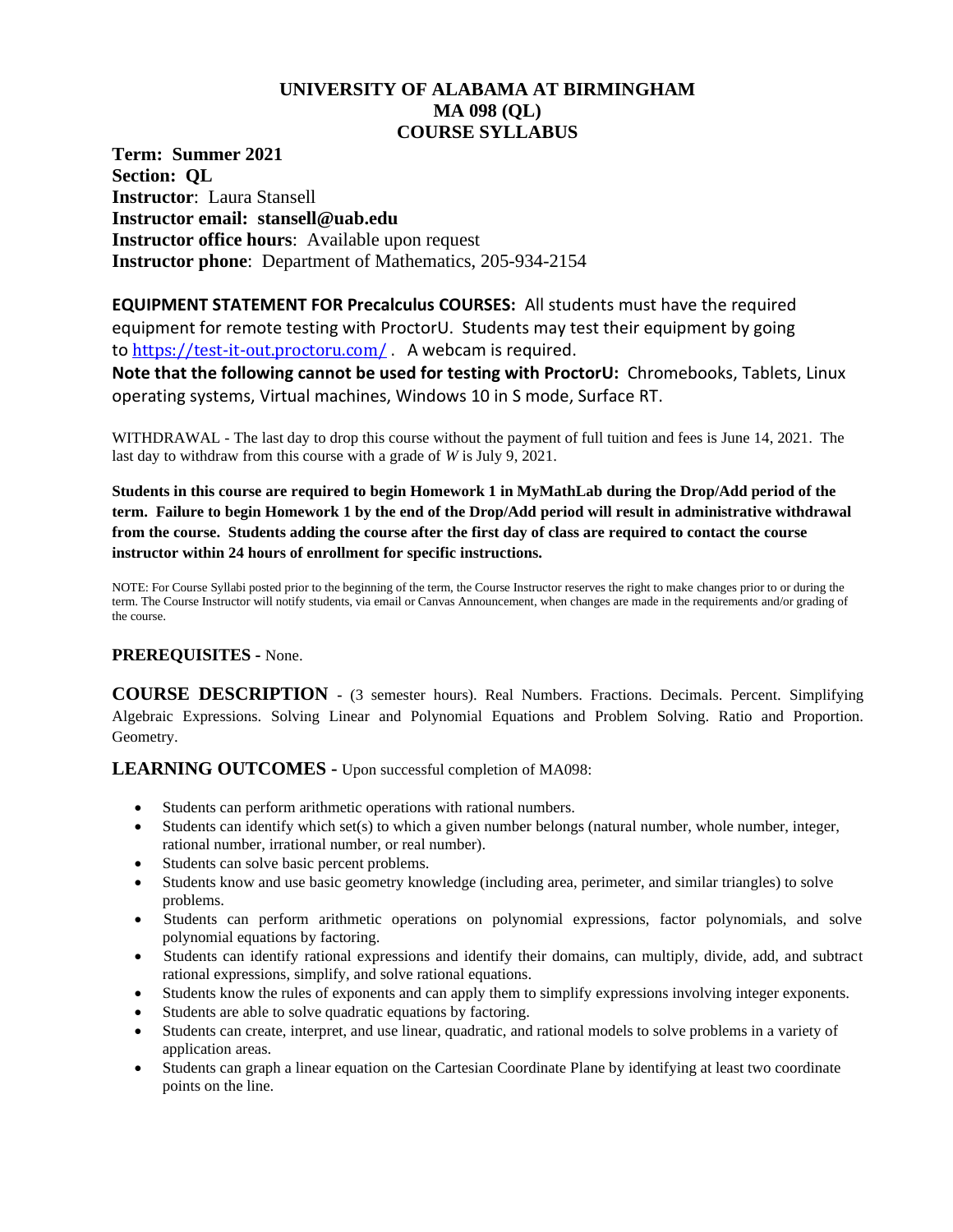**This course is about developing quantitative reasoning ability as well as acquiring specific mathematical skills** (algebra, arithmetic, etc.). The above learning outcomes are realized in the course with a variety of learning opportunities (group work, lecture, and computer-aided instruction)

**MATERIALS –You must purchase a MyMathLab course ACCESS**. The MML access code may be purchased directly from Pearson within your course account or from a bookstore**. Students who are retaking the course should contact the instructor about whether or not a new access code is required.** 

### **Accessing MyMathLab the first time to set up your account:**

\*\*\***TO SET UP YOUR MYMATHLAB ACCESS for this course, you must go to your Canvas course and click on "MyLabs & Mastering" on the left side of your Canvas home page. This must be done in Canvas.** 

All Homework, Quizzes, and Tests for this course are available only in MyMathLab. You can also access all MyMathLab assignments through Canvas. There are several ways to purchase your MyMathLab access: Access Code (enter your printed code), Buy Now (credit card required), OR Pay Later (allows temporary access, no extensions when it expires)\*.

\***Once Pay Later (Temporary Access) has expired, you will be prompted to choose Access Code or Buy Now. You will no longer have access to your course materials and assignments in MyMathLab until you enter your code or purchase it.** Please note that there will be **NO EXTENSIONS for missed homework, quiz, or test deadlines due to failure to purchase access to your online materials.**

## **STUDENT EXPECTATIONS STATEMENT**

The Course Syllabus and Schedule serve as a Contract by which the student must comply. An excuse of "not knowing" information covered in these documents is not an acceptable excuse for making mistakes in this class.

- Students are required to complete weekly assignments and learning activities by the deadline. All deadlines are based on CENTRAL TIME. **There are NO EXTENSIONS of DEADLINES**. See the class schedule for details.
- Students are expected to maintain an active BlazerNet account. All official correspondence will be sent ONLY to the @UAB.edu email address.
- Students are expected to read the Schedule and Syllabus for this class in Canvas.
- Students are expected to check their UAB email daily and respond within 48 hours to instructor emails.
- **Students are expected to have a back-up plan** in the event their computer has operational problems, there is loss of electricity, or there is loss of Internet access. These are not an excuse for late or incomplete submission of assignments, nor are they acceptable reasons for an assignment deadline extension.
- The Math Learning Lab (MLL) is located in HHB202. For more information on tutoring (including remote Zoom tutoring), go to [http://www.uab.edu/cas/mathematics/mll.](http://www.uab.edu/cas/mathematics/mll)
- **Students are expected to review their grades and participation** by clicking on Check Your Grade in MyMathLab [\(https://secure.cas.uab.edu/mll/db\)](https://secure.cas.uab.edu/mll/db) **on a regular basis**
- Students in this class will be expected to:
	- o Speak and write Standard English.
	- o Work cooperatively with others.
	- o Possess independent reading and study skills at the university level.
	- o Possess basic computer skills.
	- o Possess the appropriate computer software and hardware necessary for successful participation in the class if they choose to work outside the MLL.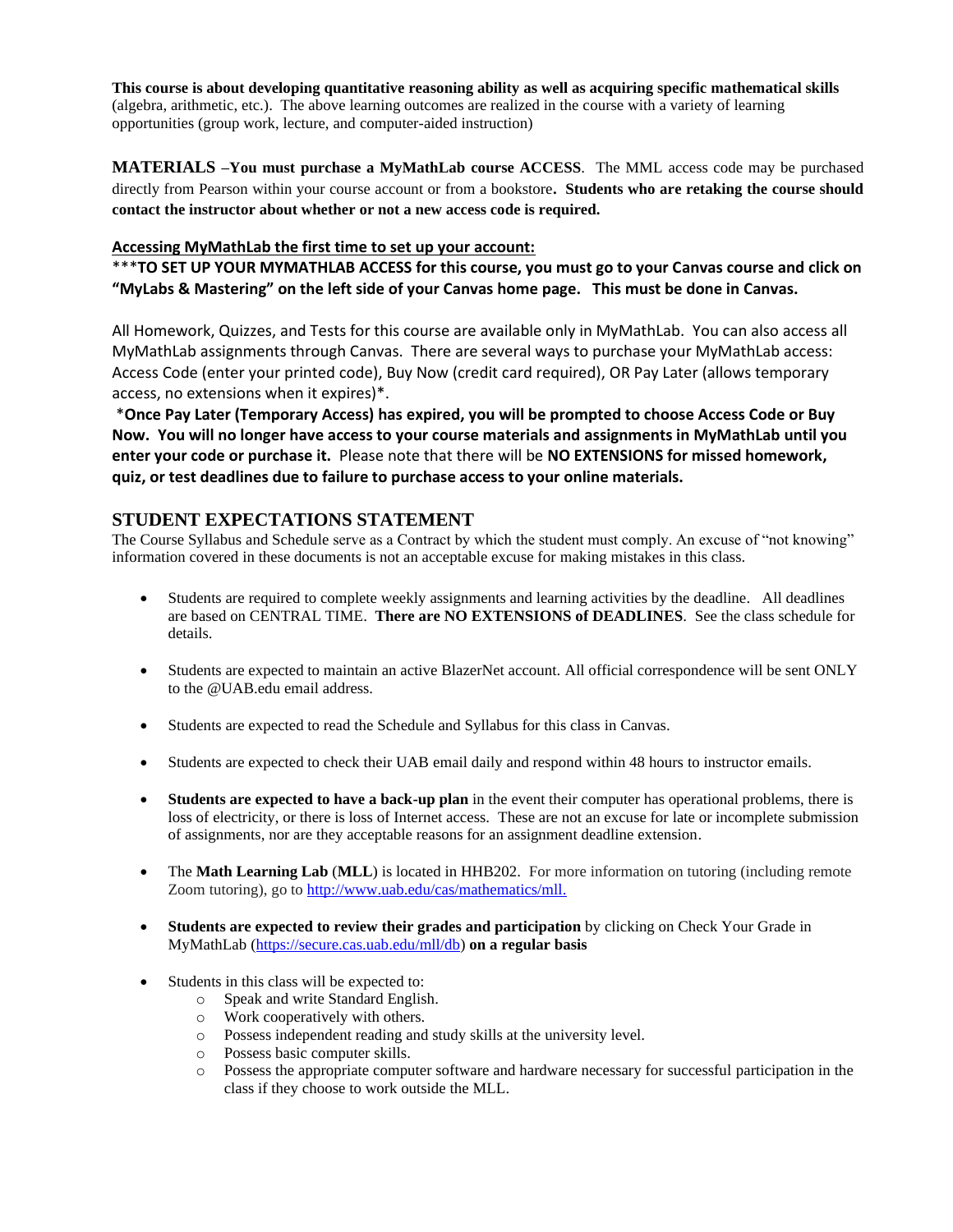## **TECHNOLOGY REQUIREMENTS -** Students must have:

- A UAB email account that can be accessed on a daily basis.
- Email software capable of sending and receiving attached files.
- Students must have:
	- o Reliable access to the Internet with a 56k modem or better.
	- o 1 GB RAM or better.
	- o 2GHz processor or better.
	- o A personal computer capable of running MyMathLab. Students who use older or beta browser versions will have compatibility problems with MyMathLab.
	- o Virus protection software, installed and active, to prevent the spread of viruses via the Internet and email. It should be continually updated!
	- o ProctorU equipment requirements must be met (this includes a webcam). Please follow the instructions on the ProctorU handout for testing your equipment well in advance of the deadlines.

**CLASS SCHEDULE** – See Canvas for all assignment deadlines.

**COURSE STRUCTURE -** This course is primarily computer-based. Students must have reliable access to **BlazerNet** so they can work on their assignments in MyMathLab and Canvas. All assignments are shown on your Canvas course calendar.

### **HOMEWORK**:

There are 12 homework assignments (**plus a Supplemental Review Homework students will work throughout the semester**) that are required, and each is worth 12 points. Homework is completed and submitted in MyMathLab. *An unlimited number of attempts can be made on each homework problem* before the deadline, so students should be able to earn 100% on ALL HOMEWORK. If a problem is marked with a red  $(X)$  as incorrect, then the student can click on *Similar Exercise* at the bottom of the page and work another problem correctly for full credit (before the deadline). Students can go in and out of the homework as many times as they like before the deadline (all of the work is automatically saved). Students earn points for homework completed on or before the due date. All homework is available at the beginning of the term, so students may work ahead as much as they like. **There are NO EXTENSIONS or make ups for missed homework because the work can and SHOULD BE completed IN** 

# **ADVANCE of the deadlines.**

**After the due date, students can review homework assignments and work similar exercises, but they can get only 50% credit for the work.**

### **QUIZZES**:

There are 12 Quizzes that are required, and each is worth 15 points. Quizzes are completed and submitted in MyMathLab. Once a Quiz is submitted in MyMathLab, it is scored and a percentage is given. Students take the Quizzes on their own schedule, but they can only earn the Quiz points if the Quiz is taken on or before the due date. **Students must complete the Quizzes BY THEMSEVLES without any assistance from another person**. The Quizzes are timed, and they **must be taken in one sitting within 30 minutes**. Students cannot exit the Quiz or that will count as one of their attempts. Each quiz can be taken twice, and the highest score attained will count. All Quizzes are available at the beginning of the term, so students may work ahead as much as they like. **There are NO EXTENSIONS or make ups for missed Quizzes because the work can and SHOULD BE completed IN ADVANCE of the deadlines.**

### **TESTS:**

There are five major tests. Tests are completed and submitted in MyMathLab. Each test is worth 120 points. Once the test is submitted in MyMathLab, it is scored and a percentage is given. The UAB score (out of 120 pts) for the test can be found online at <https://secure.cas.uab.edu/mll/db/> or by clicking on "Check Your Grade" in MyMathLabPlus. Students must take the tests during the scheduled dates and times under supervised remote proctoring as described in this syllabus. All tests have a 50 minute time limit and must be taken in one sitting. **Students must use the MyMathLab calculator or their computer** (Windows/Safari) **scientific calculator during testing**. NO personal calculators are allowed. Students may use scratch paper during a test, but no credit is given for work done on the scratch paper. **Students are required to have a government issued photo ID during testing (UAB student ID, driver's license, etc). Although students take tests with ProctorU, we reserve the right to require a student to retake a test**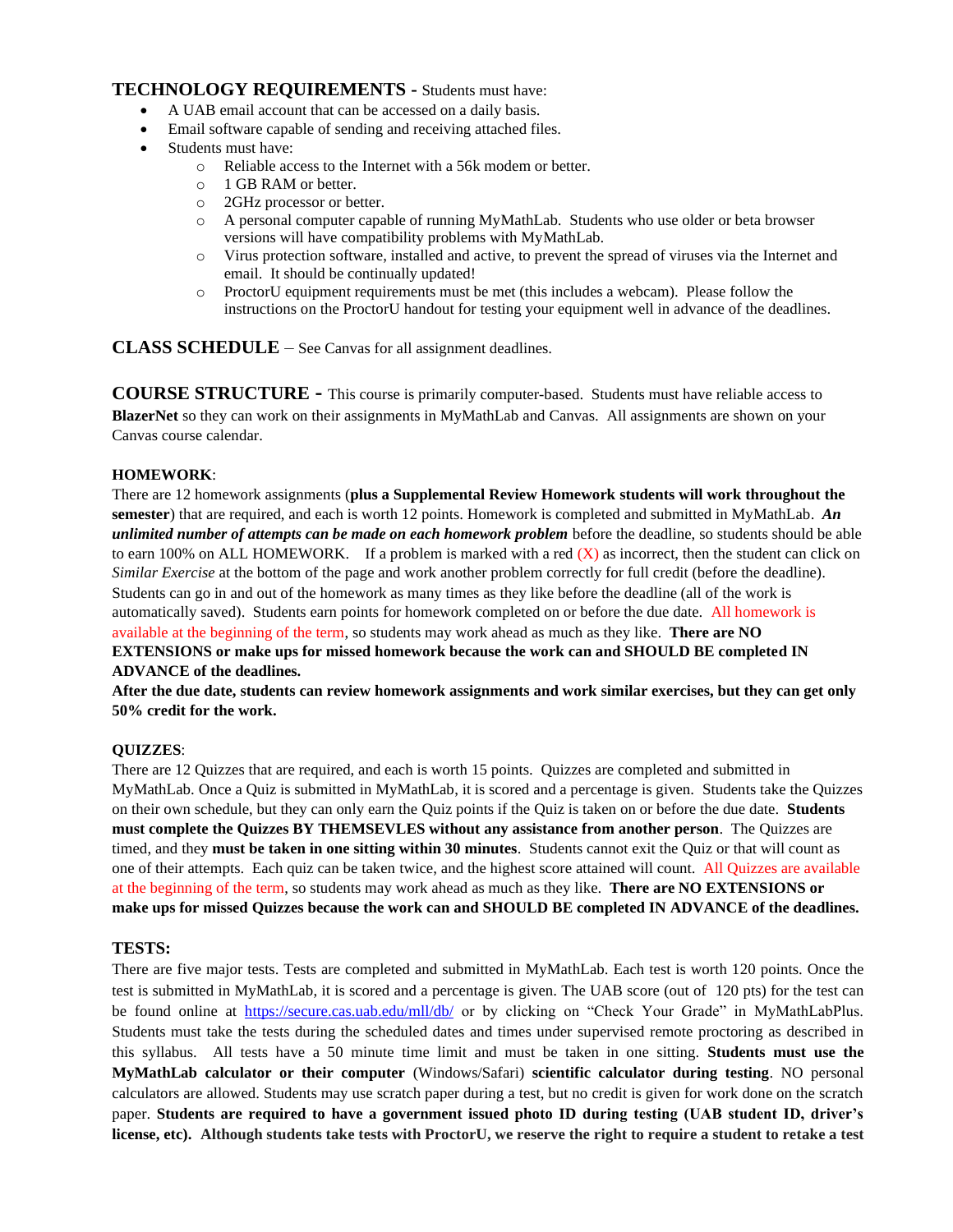**with ProctorU if any testing inconsistencies or questions of academic integrity arise during the testing session or after the review of the recording by the instructor. Students will be responsible for payment of any fees to retake a test. Academic misconduct undermines the purpose of education and can generally be defined as all acts of dishonesty in an academic or related matter and will not be tolerated.**

**Practice Tests** are 5 Reviews (one for each test), and they count as *extra points* towards your total points. Each Review is worth 5 points. Reviews are completed and submitted in MyMathLab. Once a Review for a Test is submitted in MyMathLab, it is scored and a percentage is given. The percentage will be converted to points and will be included in the student's total points. Students take the practice tests on their own schedule. A practice test is due on the same date as the associated test. **Students must complete the Reviews BY THEMSEVLES without any assistance from another person. The practice tests are NOT timed, and students may go in and out of them until they are ready to submit.** Each Review may be taken an unlimited amount of times, and the highest score attained will count.

#### **REQUIREMENT for Taking Tests:**

**Students will take the course tests using remote proctoring services through ProctorU**. You will find the information regarding ProctorU on Canvas. Please read the ProctorU handout information carefully before testing. **Students are responsible for the technical requirements needed. The deadline for each test is posted on the course schedule. Do not wait until the test due date to take and/or schedule your test. If you choose to wait until the due date to take your test, you are assuming the risk that some situation may prevent you from taking your test. Power outages, technical issues, and student personal problems are not acceptable reasons for missing a test deadline.**

**NOTE THAT STUDENTS ARE RESPONSIBLE FOR PROCTORU TESTING FEES THAT ARE NOT COVERED BY UAB eLearning. UAB eLearning will NOT cover late fees or convenience testing fees but may cover regular test fees.** 

**PROBLEMS/Group Discussions (found in the current Module in Canvas) –** There are 4 problems and 4 discussions that will be completed in Canvas over the course of the semester.

**For each discussion: S**tudents are required to participate in a Group Discussion in Canvas (according to the Group Discussion Rules posted on Canvas) to solve a problem. Students will earn 0 to 8 points on each discussion. Students are expected to fully participate in each discussion. It is important that students read the requirements for participating in discussions posted in Canvas. Each discussion is open for two days. See your course schedule for details.

**For each Individual Submission Problem**: Students will submit their solutions to a problem in Canvas by the deadline (see Course Schedule). Students can earn up to 8 points on each individually submitted Problem. Partial credit may be given for the individual paper submitted according to the Rubric posted in Canvas. (Students will find that the discussion the week prior to each problem will be helpful in solving the individual submission problems.) **\*\* There are no extensions or make ups for missed Problems or Discussions. NO late submissions or email submissions are allowed**.

**COURSE GRADES -** Students earn their grade in the course by accumulating points. There is a maximum of 1000 points available. No points are available after the Final Exam is taken, so students should earn as many points as possible throughout the semester by completing all assignments by the deadline. NO late assignments are accepted or allowed, and no adjustments will be made. Note that **FINAL GRADES are awarded by TOTAL POINTS EARNED**, NOT by percentages

All assignment grades will be posted and maintained in the math department database, which can be accessed in by going t[o https://secure.cas.uab.edu/mll/db/.](https://secure.cas.uab.edu/mll/db/) **Homework, Quiz, and Test grades are automatically updated and loaded into the database on a daily basis**.

**See the following tables for point and grade distribution:**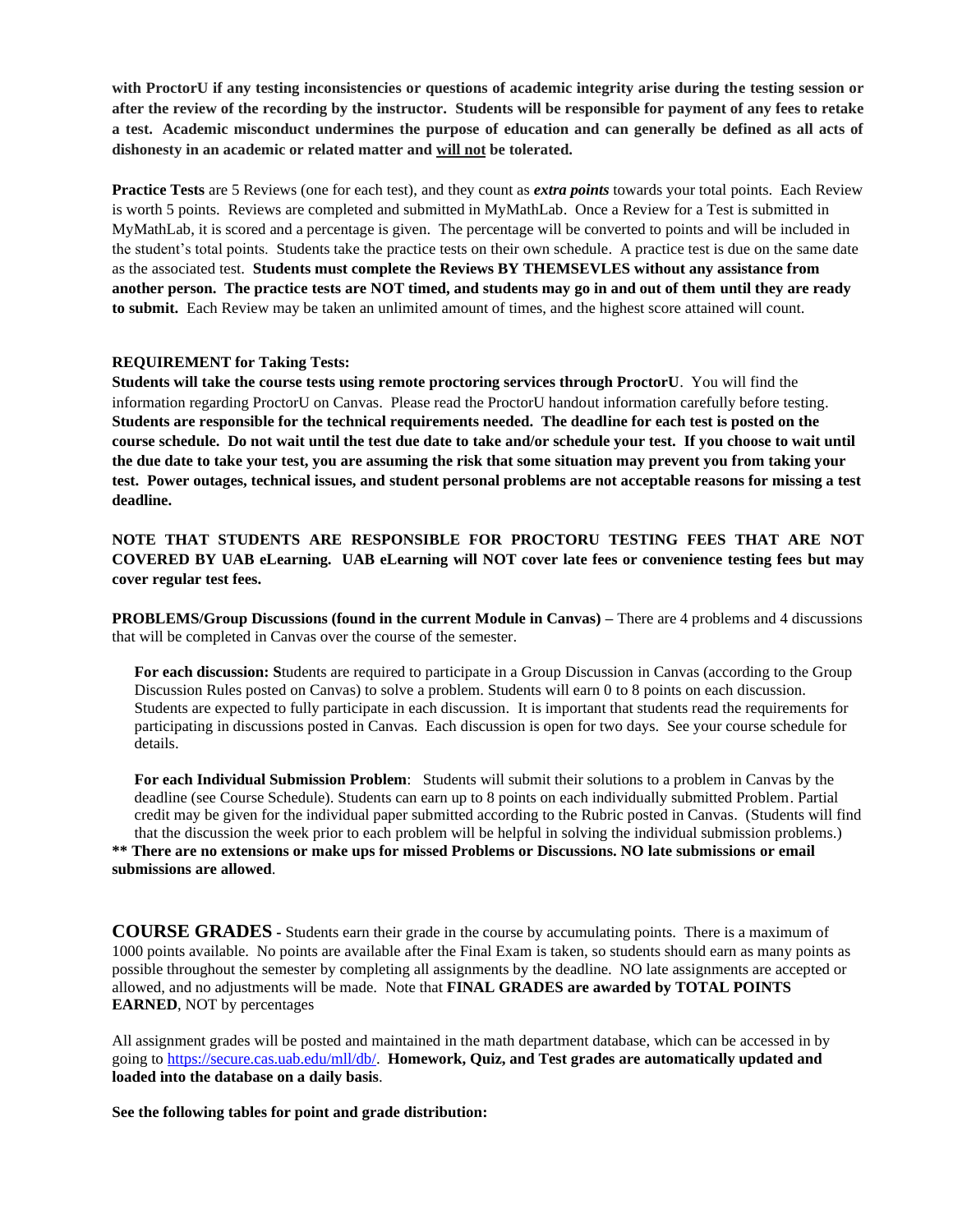| <b>Grade Element</b>                 | <b>Max Pts per</b> | No. of             | <b>Total Points</b> |
|--------------------------------------|--------------------|--------------------|---------------------|
|                                      | <b>Assignment</b>  | <b>Assignments</b> |                     |
| <b>Homework</b>                      | 12                 | 12                 | 144                 |
| <b>Supplemental Review Homework</b>  | 12                 |                    | 12                  |
| <b>Ouizzes</b>                       | 15                 | 12                 | 180                 |
| <b>Problems (Canvas)</b>             | 8                  |                    | 32                  |
| <b>Discussions (Canvas)</b>          |                    |                    | 32                  |
| <b>Tests</b>                         | 120                |                    | 600                 |
| <b>Total</b>                         |                    |                    | 1000                |
| <b>Practice Tests (Extra Points)</b> |                    |                    | 25 Extra Points     |

| <b>Points Earned</b> | <b>Course Grade</b> |  |
|----------------------|---------------------|--|
| 900-1000             |                     |  |
| 800-899              |                     |  |
| 700-799              |                     |  |
| 500-699              |                     |  |
| Below 500            |                     |  |

## **MAKE-UP WORK POLICY –** In general, **NO MAKE-UPS are allowed**.

If a student misses **ONE** test during the semester, the student may complete a **Missed Test Request Form** by emailing the course instructor to request the form and returning the completed form by email to the course instructor no later than 12pm on the last day of classes (before final exam week). **Completing the Missed Test Request Form allows students to request that the Test 5 score earned will also be used to replace ONE missed test during the term. Note that only one missed test grade may be replaced.** It is strongly encouraged that students complete the test request form within 48 hours of the missed test.

**Extended Absences:** Attendance is fundamental to course objectives and to the integrity of this course. Courses in the Mathematics Department require a variety of activities that involve interaction with the instructor and/or interaction with other students. Excessive absences and missed assignments seriously jeopardize a student's ability to successfully complete the course. In the event of excessive absences, students should be prepared to officially withdraw from the course through the Registrar's Office. In cases involving medical hardships, military duty, or other serious personal situations after the withdrawal date for a course, the student may participate in the Academic Policy Appeal (accessed and submitted through Blazernet Links/Forms).

**NON-HARASSMENT, HOSTILE WORK/CLASS ENVIRONMENT –** The UAB College of Arts and Sciences expects students to treat fellow students, their Course Instructors, other UAB faculty, and staff as adults and with respect. No form of hostile environment or harassment will be tolerated by any student or employee. In this class we will only use constructive criticism and will work to build a community of lifelong learners.

**HONESTY AND PLAGIARISM -** The awarding of a university degree attests that an individual has demonstrated mastery of a significant body of knowledge and skills of substantive value to society. To ensure this, **UAB expects all students to abide by the UAB Academic Honor Code**:

**DSS Accessibility Statement**: UAB is committed to providing an accessible learning experience for all students. If you are a student with a disability that qualifies under Americans with Disabilities Act (ADA) and Section 504 of the Rehabilitation Act, and you require accommodations, please contact Disability Support Services for information on accommodations, registration and procedures. Requests for reasonable accommodations involve an interactive process and consist of a collaborative effort among the student, DSS, faculty and staff. If you are registered with Disability Support Services, please contact DSS to discuss accommodations that may be necessary in this course. If you have a disability but have not contacted Disability Support Services, please call 934-4205 or visit http://www.uab.edu/dss or Hill Student Center Suite 409.

**Title IX Statement:** The University of Alabama at Birmingham is committed to providing an environment that is free from sexual misconduct, which includes gender-based assault, harassment, exploitation, dating and domestic violence, stalking, as well as discrimination based on sex, sexual orientation, gender identity, and gender expression. If